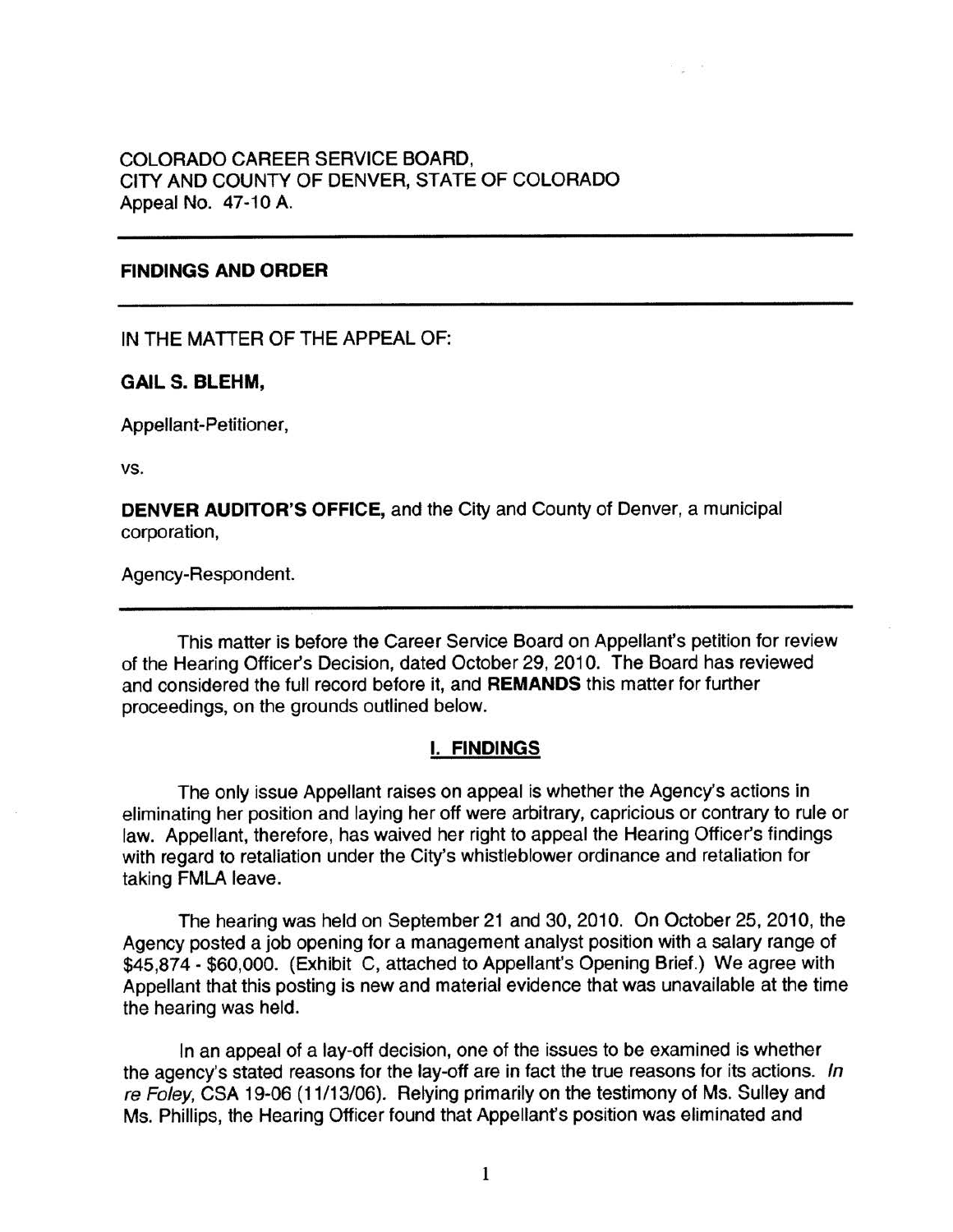Appellant was laid off because: 1) the Agency needed to reduce its budget due to a decrease in city revenue; 2) the amount of time needed to complete Appellant's duties was approximately 35-40 days per year, or 15% of a full-time position, and 3) Appellant's job duties were easily absorbed by other Agency employees: Ms. Phillips would assume Appellant's HR duties, Ms. Giron would take on Appellant's employee recognition tasks, and Mr. Berckefeldt would perform Appellant's website duties. Decision, pp. 6-7. The Hearing Officer's finding that the lay-off was not arbitrary or capricious was based in large part on the testimony that other Agency employees could assume Appellant's duties without any interference with their ability to execute the other duties of their positions. Decision, pp. 7-8.

Appellant contends that the job described in the October  $25<sup>th</sup>$  posting is a newly created position which contains, in part, the human resources duties that she performed prior to her lay-off, and which the Agency claimed were being reassigned to other employees. Appellant argues that the posting is relevant and material to assessing the credibility of the Agency's stated reasons for the lay-off. On the other hand, the Agency contends that the job described in the posting was an existing human resources position which became vacant when Ms. Moreno resigned, and to which Ms. Phillips reassigned some of Appellant's human resources duties. Affidavit of Tammy Phillips.

Clearly, the parties disagree as to the nature and significance of the October  $25<sup>th</sup>$ job posting. The position described in the posting as Management Analyst II does appear to contain the duties that Appellant performed as an Associate Human Resources Professional. Moreover, although Ms. Phillips states in her affidavit that the position posted was an existing human resources position, that explanation does not appear to be consistent with the description in the posting: "This position is with the Auditor's Office and will perform analytical work researching and analyzing a variety of operational and/or administrative issues or problems related to information technology." Exhibit C, emphasis added).

Thus, it is not clear from the record whether the job posted on October 25<sup>th</sup> was a newly-created position, an existing position, or something in between, and Ms. Phillips provides no explanation in her affidavit for why she reassigned Appellant's duties to this position a few weeks after testifying that Appellant's duties were reassigned to other current employees. Although Appellant asks us to reverse the Hearing Officer's findings based on the October 25<sup>th</sup> posting, the Career Service Board cannot resolve factual disputes or determine the credibility of evidence. Therefore, this matter is remanded to the Hearing Officer for further findings and conclusions regarding the October 25, 2010 job posting and its relationship, if any, to Appellant's lay-off.

Finally, we note that the Auditor's Office is currently conducting a performance audit of the Career Service Hearings Office. We recognize that a new hearing on the October 25<sup>th</sup> job posting while the Agency is auditing the Hearing Officer's performance would create an appearance of impropriety and a potential conflict of interest. We therefore instruct the Hearing Officer to delay the setting of a hearing date until after the